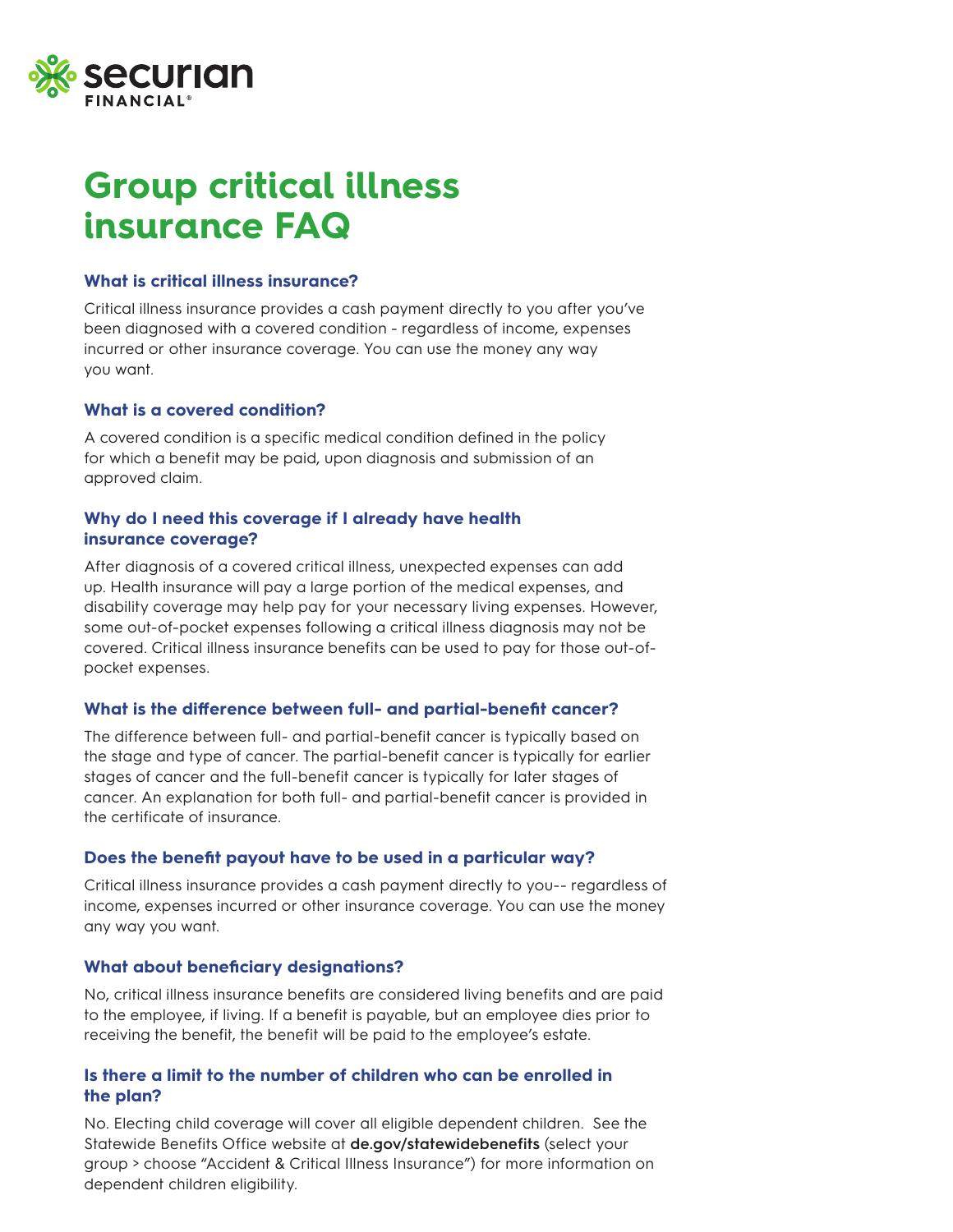#### **What is the recurrence benefit?**

The recurrence benefit provides more than one benefit payment for the same covered condition, after a benefit separation period of six months. Eligible conditions include full-benefit cancer, heart attack, stroke, major organ failure, bacterial meningitis and necrotizing fasciitis. Recurrence pays 100 percent for all covered conditions except partial-benefit cancer and coronary artery disease, which pays 25 percent of the coverage amount.

#### **Can I receive multiple payouts from this plan?**

This plan provides more than one benefit payment for a separate covered condition. There is a separation period of 30 days after the previous condition was diagnosed.

## **Group accident insurance FAQ**

#### **What is accident insurance?**

Group accident insurance can help cover the costs that come along with an accident, so your personal finances don't take a big hit. If you experience an accidental injury covered in the policy, you can receive a payout to use any way you wish.

#### **What exactly qualifies as an accident?**

An accident is defined in the policy as an act of event which is: **1)** unintended, unexpected and unforeseen; and **2)** directly results in bodily injury to the insured. A full list of covered accidents is available in the accident insurance booklet.

#### **Is there a limit to the number of accidents that may qualify for a benefit in a year?**

There is no limit to the number of accidents that can qualify for a benefit; however, some accidents included in the policy have limits on the number of benefits that can be paid on a per-accident or per-year basis, which varies by the covered condition. Information on this may be found in the certificate of insurance. However, there are no lifetime maximum payout limitations on the accident product.

#### **Is there a limit to the number of separate benefits I can qualify for per accident?**

There is no limit on the number of separate benefits you can qualify for as a result of the same covered accident. In addition, there are no lifetime benefit maximums.

#### **What is the typical payout time on a claim?**

Securian strives to make claim decisions within 10 days from the receipt of the proof of an accident.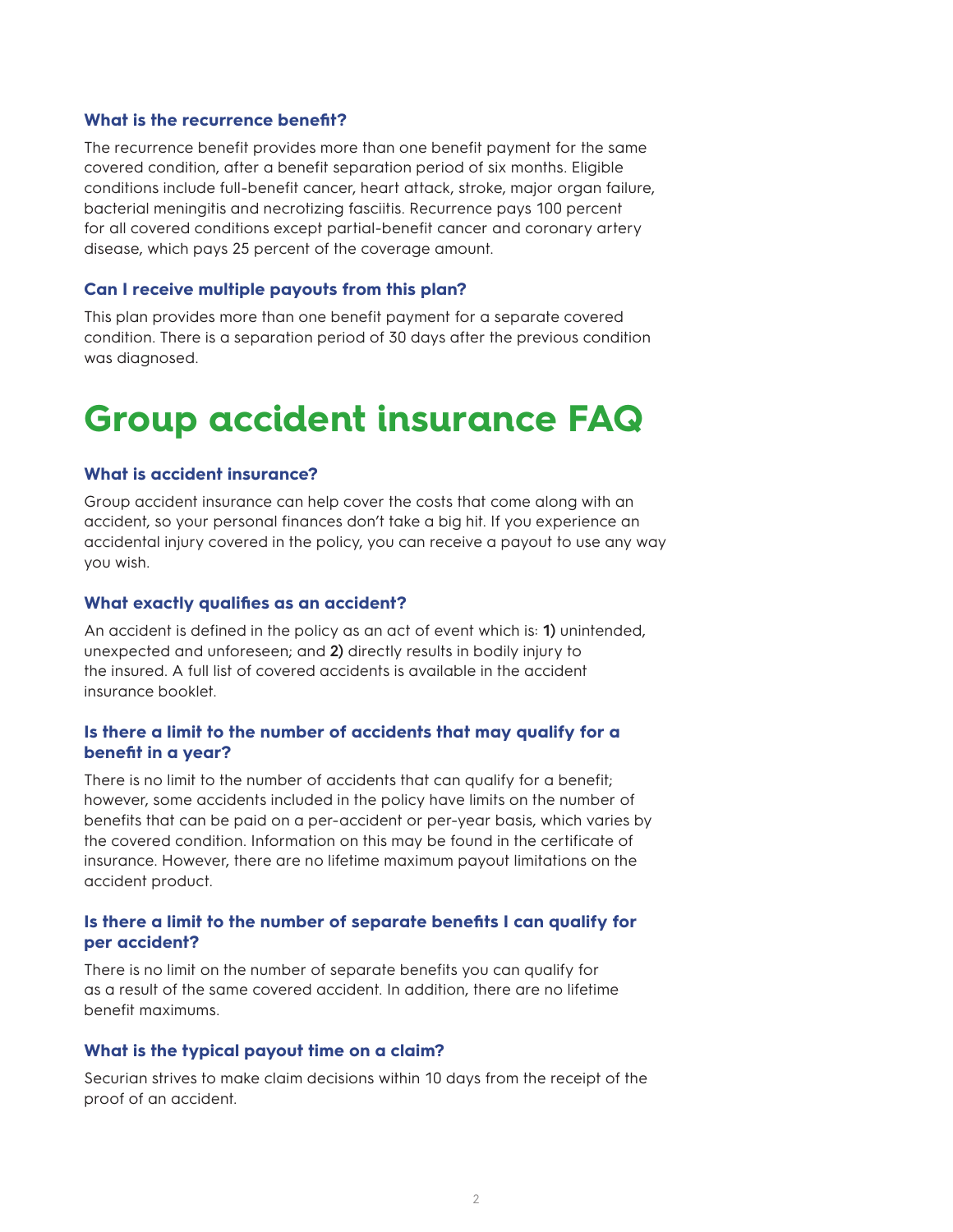# **General group insurance supplemental health FAQ**

## **How much does it cost?**

Premiums are based on:

- **•** Coverage amounts you've selected for yourself and/or your spouse/domestic partner and children
- **•** Age and tobacco status (for critical illness only)

## **Can I take this coverage with me if I leave?**

Your critical illness and group accident coverage can be continued until age 70 upon retirement, termination of employment or change of benefits eligibility.

## **Can I add critical illness and/or group accident coverage anytime?**

No, you can only elect this coverage during your initial eligibility period, during annual enrollment or at the time of a qualified status change.

## **Can I drop this coverage?**

Termination of this coverage is allowed at any time. Contact Securian Financial at **1-877-215-1489** if you'd like to terminate your coverage.

## **Can I reduce the amount of coverage after the initial election?**

Changes to your coverage, including reducing the amount elected, may only be made during annual enrollment, or within 31 days of a qualified status change.

## **Will my spouse or children need to be enrolled in my employer's medical insurance plan in order to elect critical illness or accident coverage?**

No. You may elect coverage for a spouse or children not enrolled in your employer's medical plan.



## **How do I file a claim?**

## Visit **securian.com/benefits**

- **•** Select "Employer" under report a new claim
- **•** Select "Start a new claim"
- **•** Answer all questions to the best of your ability

If you have medical records supporting your claim, you may securely upload them with your claim notification. If you do not have documents available at time of submission, the examiner will request within the packet.